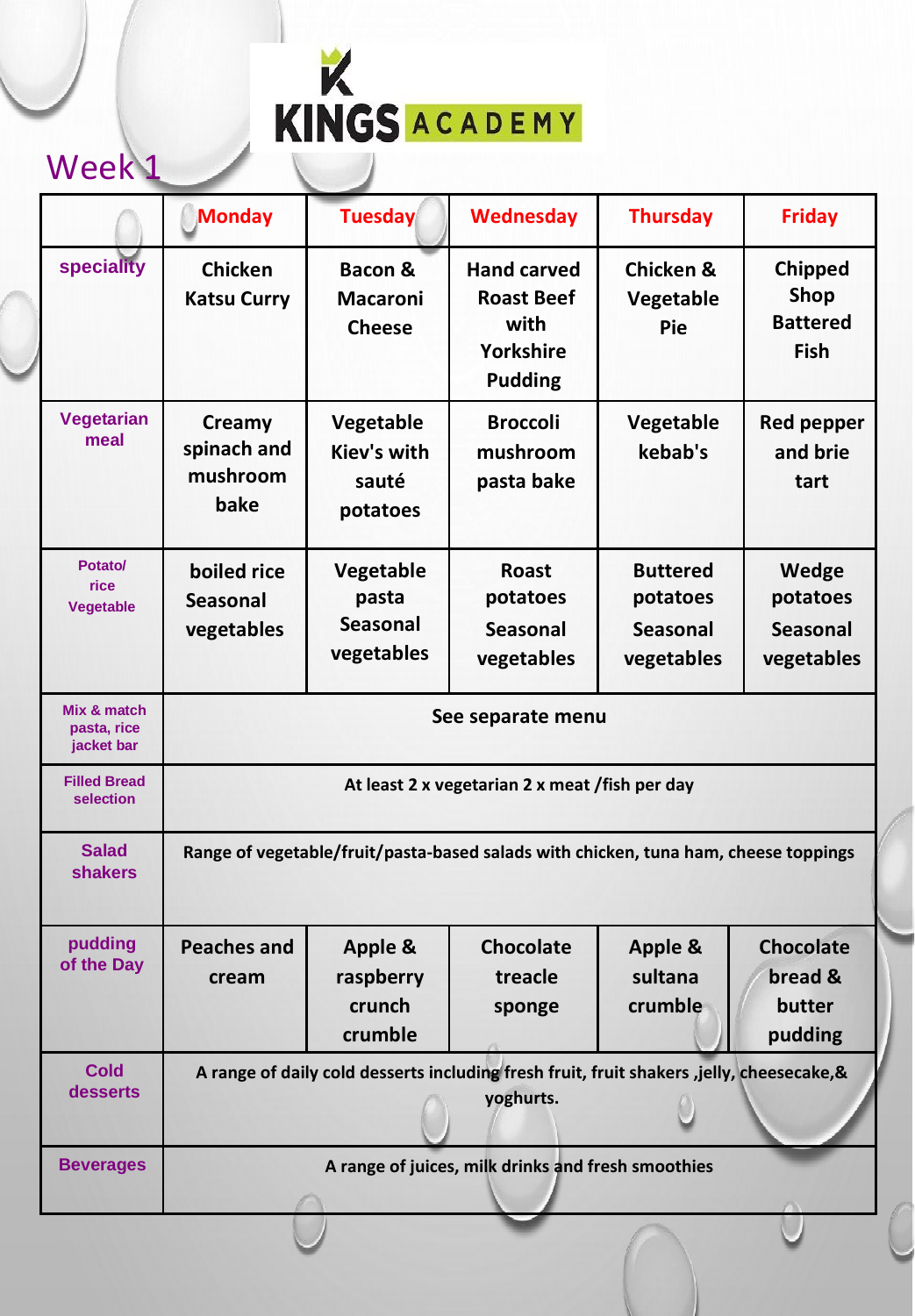|                                             | <b>Monday</b>                                                                                          | <b>Tuesday</b>                                                | <b>Wednesday</b>                                                        | <b>Thursday</b>                                              | <b>Friday</b>                                              |  |
|---------------------------------------------|--------------------------------------------------------------------------------------------------------|---------------------------------------------------------------|-------------------------------------------------------------------------|--------------------------------------------------------------|------------------------------------------------------------|--|
| <b>Speciality</b>                           | <b>Beef Tikka</b><br><b>Masala</b>                                                                     | <b>Meatball</b><br>in a Rich<br><b>Tomato</b><br><b>Sauce</b> | <b>Hand Carved</b><br><b>Roast Turkey</b><br>with<br>cranberry<br>sauce | <b>Kofta</b><br><b>Shepherds Pie</b>                         | <b>Oven Baked</b><br><b>Breaded</b><br><b>Fishcakes</b>    |  |
| <b>Vegetarian</b><br>meal                   | <b>Stuffed</b><br>beef<br>tomatoes                                                                     | <b>Macaroni</b><br>cheese                                     | <b>Mixed bean</b><br>and pepper<br>pancakes                             | <b>Mushroom</b><br>with goats<br>cheese frittata             | Vegetable<br>stir fry with<br>egg rice                     |  |
| <b>Vegetable/</b><br>potatoes               | <b>Seasonal</b><br>vegetables<br>Wholegrain<br>rice                                                    | <b>Seasonal</b><br>vegetable<br><b>Garlic</b><br>bread        | <b>Seasonal</b><br>vegetables<br>roast<br>potatoes                      | <b>Seasonal</b><br>vegetables<br><b>Spicy baby</b><br>wedges | <b>Seasonal</b><br>vegetable<br><b>Chipped</b><br>potatoes |  |
| Pasta bar                                   | Mix & match pasta, rice and jacket potato bar<br>see separate menu                                     |                                                               |                                                                         |                                                              |                                                            |  |
| <b>Filled</b><br><b>rolls</b><br>sandwiches | At least 2 x vegetarian 2 x meat /fish per day                                                         |                                                               |                                                                         |                                                              |                                                            |  |
| <b>Salad</b><br><b>shakers</b>              | Range of vegetable/fruit/pasta-based salads with chicken, tuna ham, cheese toppings                    |                                                               |                                                                         |                                                              |                                                            |  |
| pudding<br>of the Day                       | <b>Apple</b><br>crumble                                                                                | <b>Bread &amp;</b><br>butter<br>pudding                       | <b>Pear tarts</b>                                                       | Orange &<br>lemon<br>sponge                                  | <b>Creamy rice</b><br>pudding                              |  |
| <b>Cold</b><br>desserts                     | A range of daily cold desserts including fresh fruit, fruit shakers, jelly, cheesecake, &<br>yoghurts. |                                                               |                                                                         |                                                              |                                                            |  |
| <b>Beverages</b>                            | A range of juices, milk drinks and fresh smoothies                                                     |                                                               |                                                                         |                                                              |                                                            |  |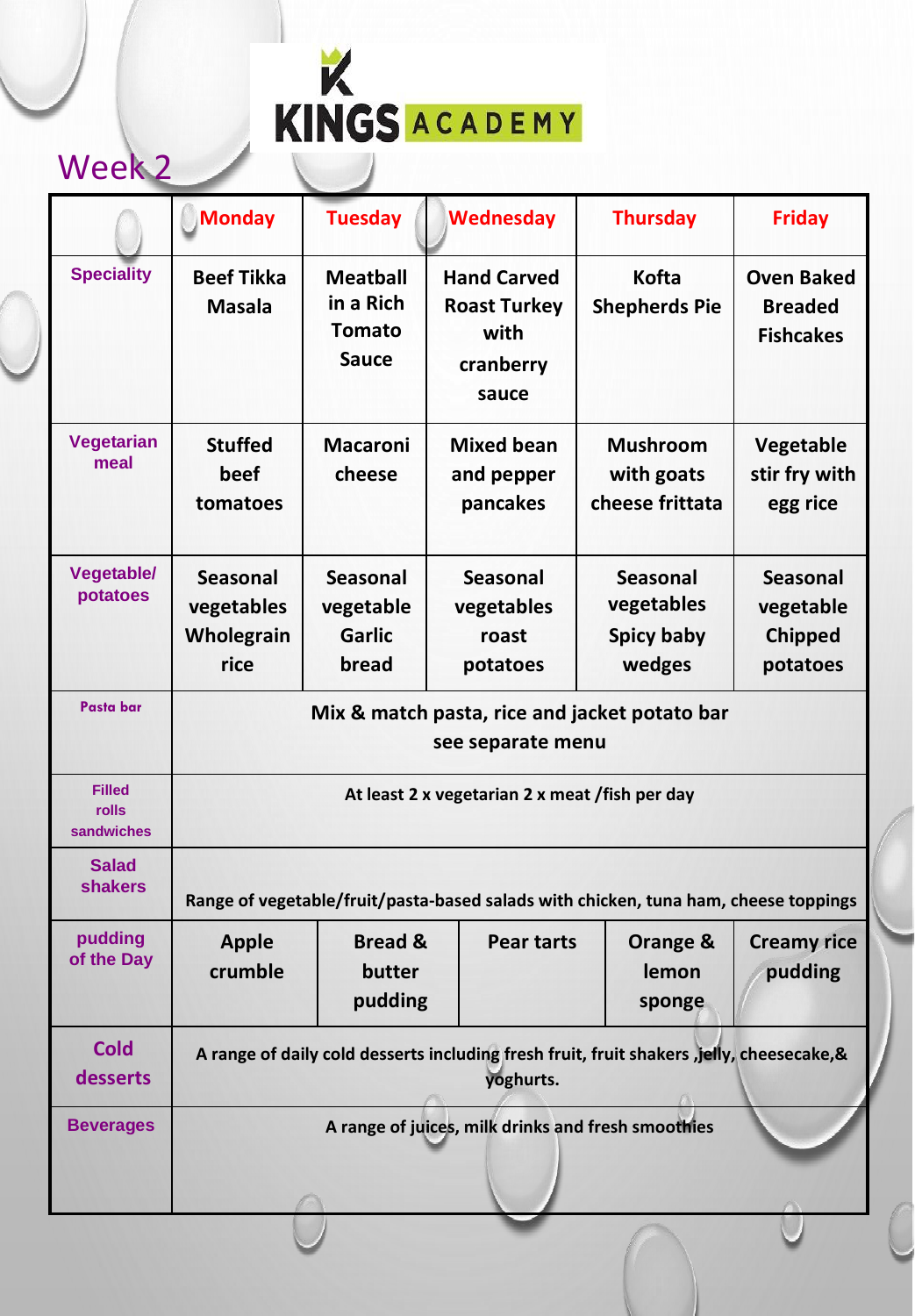|                                           | <b>Monday</b>                                                                                          | <b>Tuesday</b>                                                     | <b>Wednesday</b>                                               | <b>Thursday</b>                                                               | <b>Friday</b>                                      |  |
|-------------------------------------------|--------------------------------------------------------------------------------------------------------|--------------------------------------------------------------------|----------------------------------------------------------------|-------------------------------------------------------------------------------|----------------------------------------------------|--|
| <b>speciality</b>                         | <b>Chilli Con</b><br><b>Carnie</b>                                                                     | Pasta<br><b>Carbonara</b><br>with<br><b>Garlic</b><br><b>Bread</b> | <b>Hand carved</b><br>roast Pork<br>with Apple<br><b>Sauce</b> | <b>Chicken &amp;</b><br><b>Sweetcorn</b><br><b>Flaky Topped</b><br><b>Pie</b> | <b>Chip Shop</b><br><b>Battered</b><br>fish        |  |
| <b>Vegetarian</b><br>meal                 | <b>Cauliflower</b><br>and<br>broccoli<br>bake                                                          | <b>Spanish</b><br>omelette                                         | <b>Vegetable</b><br>cannelloni                                 | Pasta<br>margarita                                                            | Vegetable<br>fajitas                               |  |
| Potato/<br><b>Rice</b><br>vegetables      | <b>Vegetable</b><br>rice<br><b>Seasonal</b><br>vegetable                                               | <b>Herb diced</b><br><b>Seasonal</b><br>vegetable                  | roast<br>potatoes<br><b>Seasonal</b><br>vegetables             | <b>Creamed</b><br><b>Potato</b><br><b>Seasonal</b><br>vegetable               | Sauté<br>potatoes<br><b>Seasonal</b><br>vegetables |  |
| mix & match<br>pasta jacket &<br>rice bar | separate menu                                                                                          |                                                                    |                                                                |                                                                               |                                                    |  |
| <b>Filled</b><br>rolls/<br>sandwiches     | At least 2 x vegetarian 2 x meat /fish per day                                                         |                                                                    |                                                                |                                                                               |                                                    |  |
| <b>Salad</b><br><b>shakers</b>            | Range of vegetable/fruit/pasta-based salads with chicken, tuna ham,<br>cheese toppings                 |                                                                    |                                                                |                                                                               |                                                    |  |
| pudding<br>of the Day                     | <b>Chocolate</b><br>sponge with<br>chocolate<br>sauce                                                  | Apple &<br>apricot<br>crumble<br>with custard                      | <b>Pear and</b><br>chocolate<br>sponge                         | Oaty apple<br>& Sultana<br>crumble                                            | <b>Welsh cakes</b><br>and cream                    |  |
| <b>Cold</b><br>desserts                   | A range of daily cold desserts including fresh fruit, fruit shakers ,jelly,<br>cheesecake, & yoghurts. |                                                                    |                                                                |                                                                               |                                                    |  |
| <b>Beverages</b>                          | A range of juices, milk drinks and fresh smoothies                                                     |                                                                    |                                                                |                                                                               |                                                    |  |